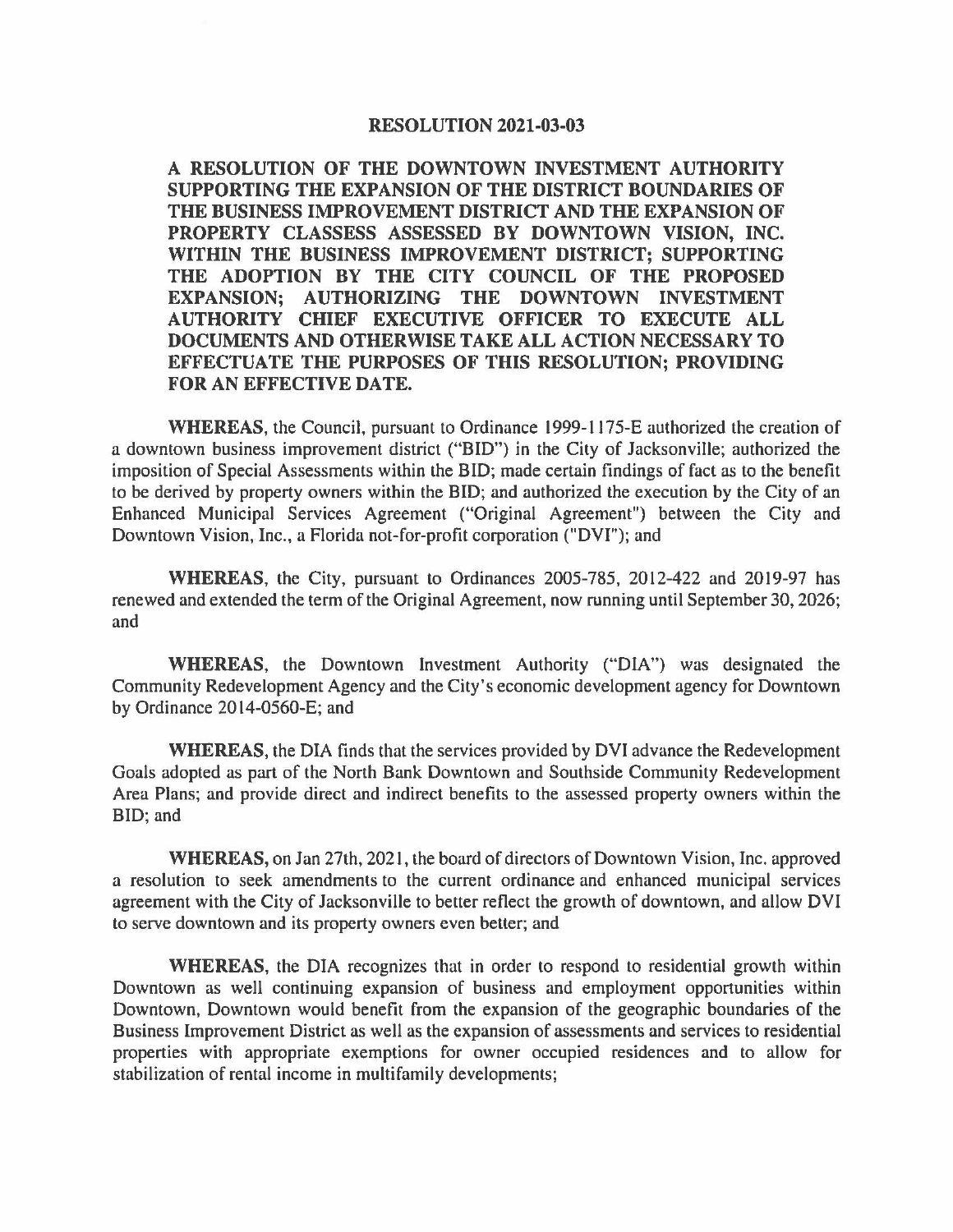### **NOW THEREFORE, BE IT RESOLVED, by the Downtown Investment Authority**

**Section 1.** The DIA finds that the recitals set forth above are true and correct and are incorporated herein by this reference.

**Section 2.** The DIA supports the expansion of the geographic boundaries of the Business Improvement District as depicted on Exhibit A attached hereto.

**Section 3.** The DIA supports the expansion of assessments within the Business Improvement District to include residential properties subject to the exceptions and terms identified in Exhibit B.

**Section 3.** The DIA authorizes its Chief Executive Officer to execute all documents and otherwise take all action necessary to effectuate the purposes of this Resolution.

**Section 4.** The Effective Date of this Resolution is the date upon execution of the Resolution by the Chair of the DIA Board.

 $m-h$ 

WITNESS: DOWNTOWN IN ESTMENT AUTHORITY

Ron Moody, Chairman

 $3/17/21$ 

Date

VOTE: In Favor: **Depresed: Q proposed: Abstained:**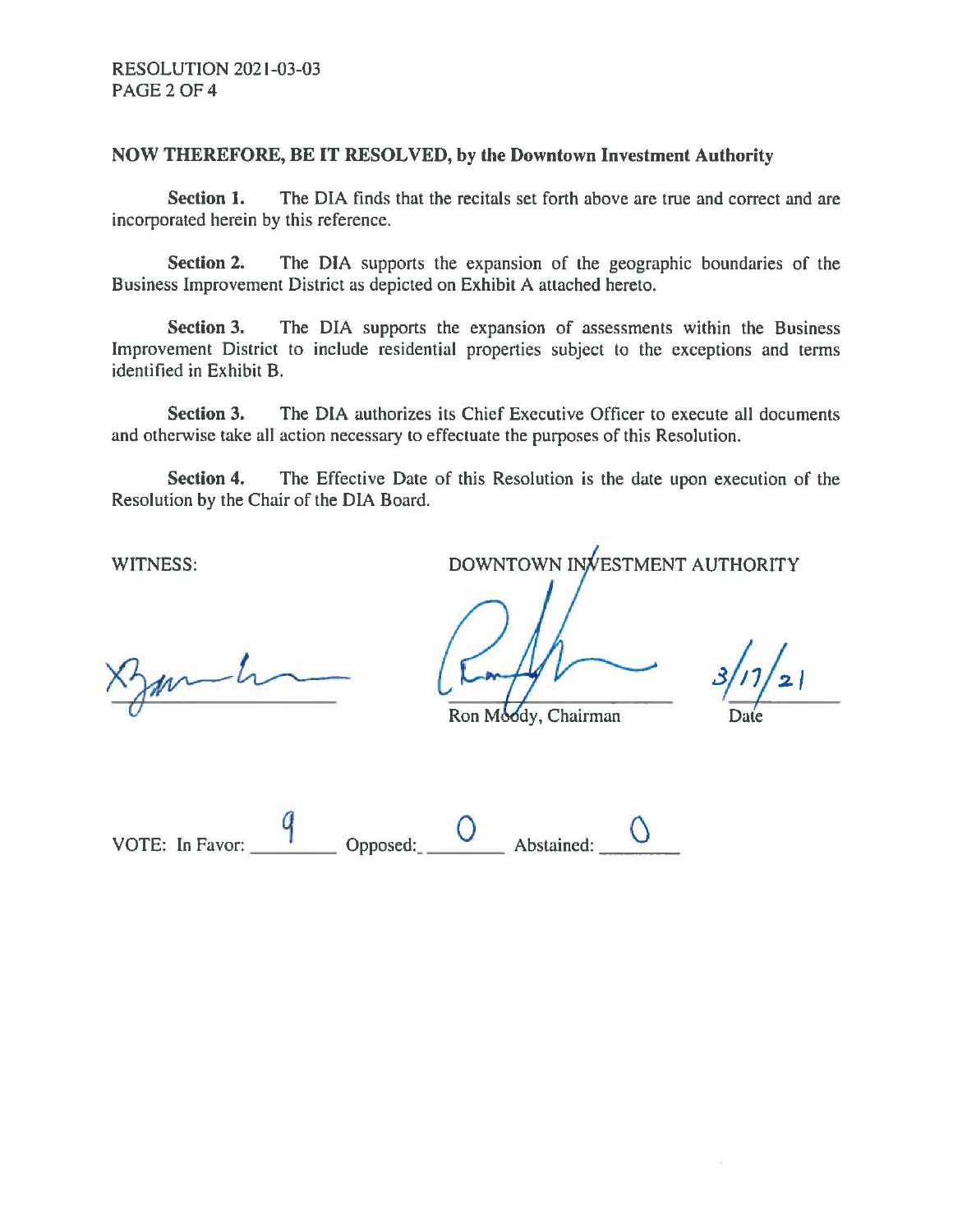# **Exhibit A to Resolution 2021-03-03**

### **Proposed Service Area Geographic Boundaries:**

The "Service Area" has the following boundaries:

- a On the Northbank of the St. Johns River North of McCoy's Creek, the Service Area is bounded on the West by Lee Street, on the North by State Street, on the East by Hogan's Creek, and on the South by McCoy's Creek and the St. Johns River.
- b On the Southbank of the St. Johns River, the Service Area is bounded on the West and North by the St. Johns River, on the East by Alamo Street, and on the South by Interstate 95.
- c On the North bank of the St. John's River south of McCoy's Creek, the Service Area is bounded on the West by Interstate 95, on the North by Riverside Avenue, on the East by the Acosta Bridge, and on the South by the St. John's River.

The Service Area includes all of those properties within the contiguous zone created by the above described boundaries. The Service Area further includes those properties on both sides of Lee Street and Riverside A venue, where they constitute Service Area boundaries.

### **Approximate Graphical Depiction of Proposed Service Area Geographic Boundaries:**